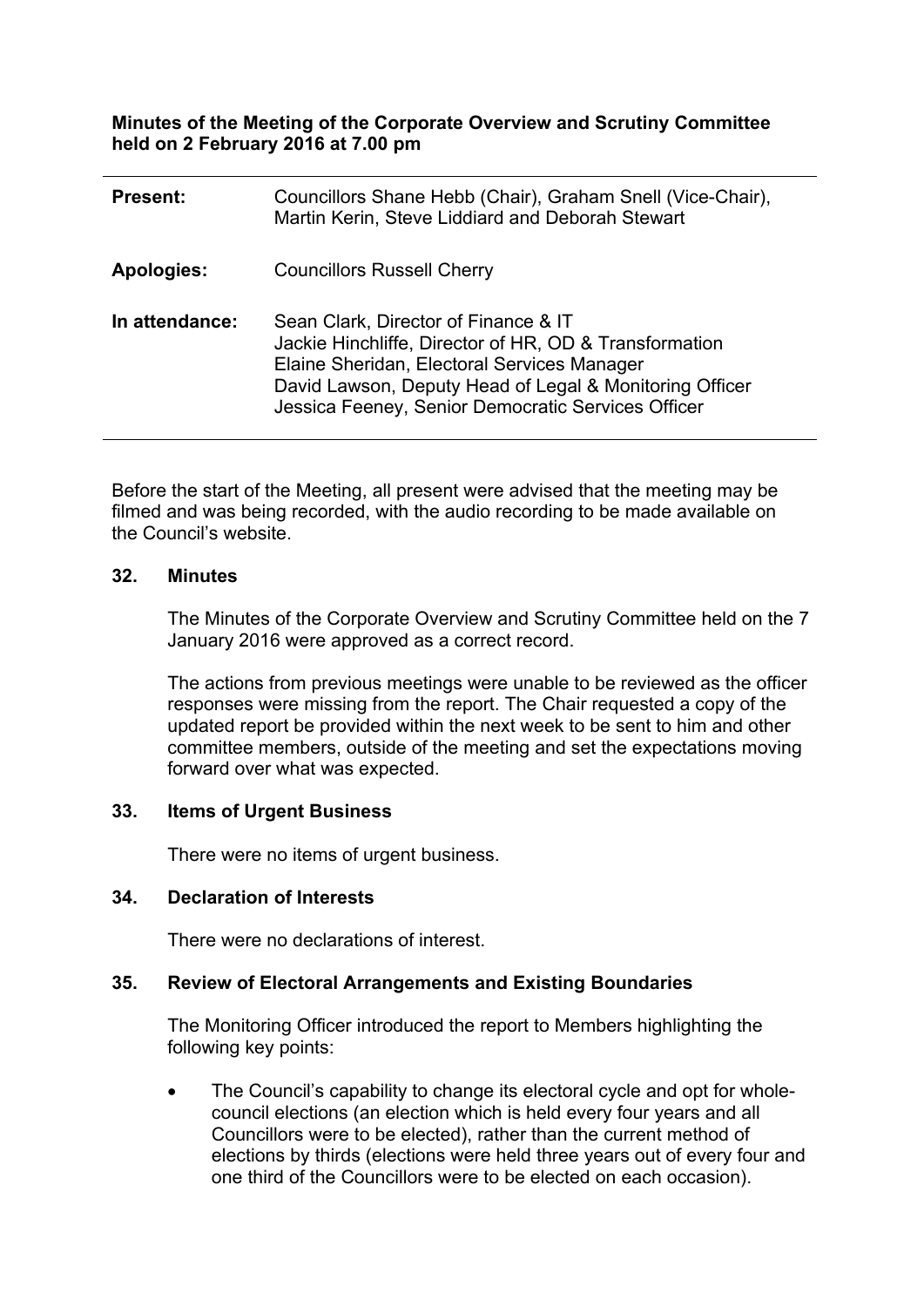- The estimated cost of holding local elections in the same time period under a whole-council system would be in the region of £350,000, an estimated saving of £190,000.
- If the Council did seek to change its electoral cycle and move to wholecouncil elections, the earliest opportunity for these to be held would be in May 2017. In order to do this, the Council must pass a resolution to do so before 31 December 2016.

Councillor Liddiard and Councillor Kerin highlighted that whole-council elections may discourage residents from electing individual candidates that have built a strong working relationship with their ward. The Chair of the Committee questioned what ballot papers would look like in whole-council elections. The Electoral Services Manager enlightened the Committee that residents would vote for two or three candidates per ward (depending on the ward). Each party would then put up a number of candidates, although the maximum number of candidates for each ward would be 1-3 candidates for each party (Labour, Conservative, and UKIP) plus any other party and independent candidates. The ballot paper would potentially have 9 or more candidates, voters would then choose 2-3 candidates when marking their ballot paper. Councillor Snell felt that the various different options would prove challenging and confusing for some residents. The Chair of the Committee I recalled the argument from the Oct 2014 motion, where some councillors felt that four yearly elections were argued as being something which disenfranchises local people, and I disagreed with the point for the following reasons:

- Ballot papers have a selection of candidates to choose from and have a selection of parties to choose from.
- Effectively, instead of one vote for one person / party, the electorate have two votes for two different people/parties. This effectively means that there are no changes to how enfranchised an elector is.

The Chair of the Committee highlighted that there were 9 overall local elections when electing by thirds and 7 overall local elections when electing by whole-council.

Councillor Stewart and Councillor Snell shared the view that whole-council elections would provide stability for Councillors and Officers and also allow progressive work as Councillors would not be pre occupied with campaigning. Councillor Liddiard felt that there had been 7 years of stable politics in Thurrock Council.

The Director of Corporate Finance informed the Committee that whole-council elections would facilitate an overall saving although the total saving would depend on when the change is scheduled to commence and the funding of Parliamentary elections. The Committee were informed that whole elections being held in 2017 and 2021 would be funded in full by the local authority, as there were no scheduled Parliamentary elections. Councillor Snell and the Chair of the Committee felt that a whole-council election would be cost effective if held in 2018.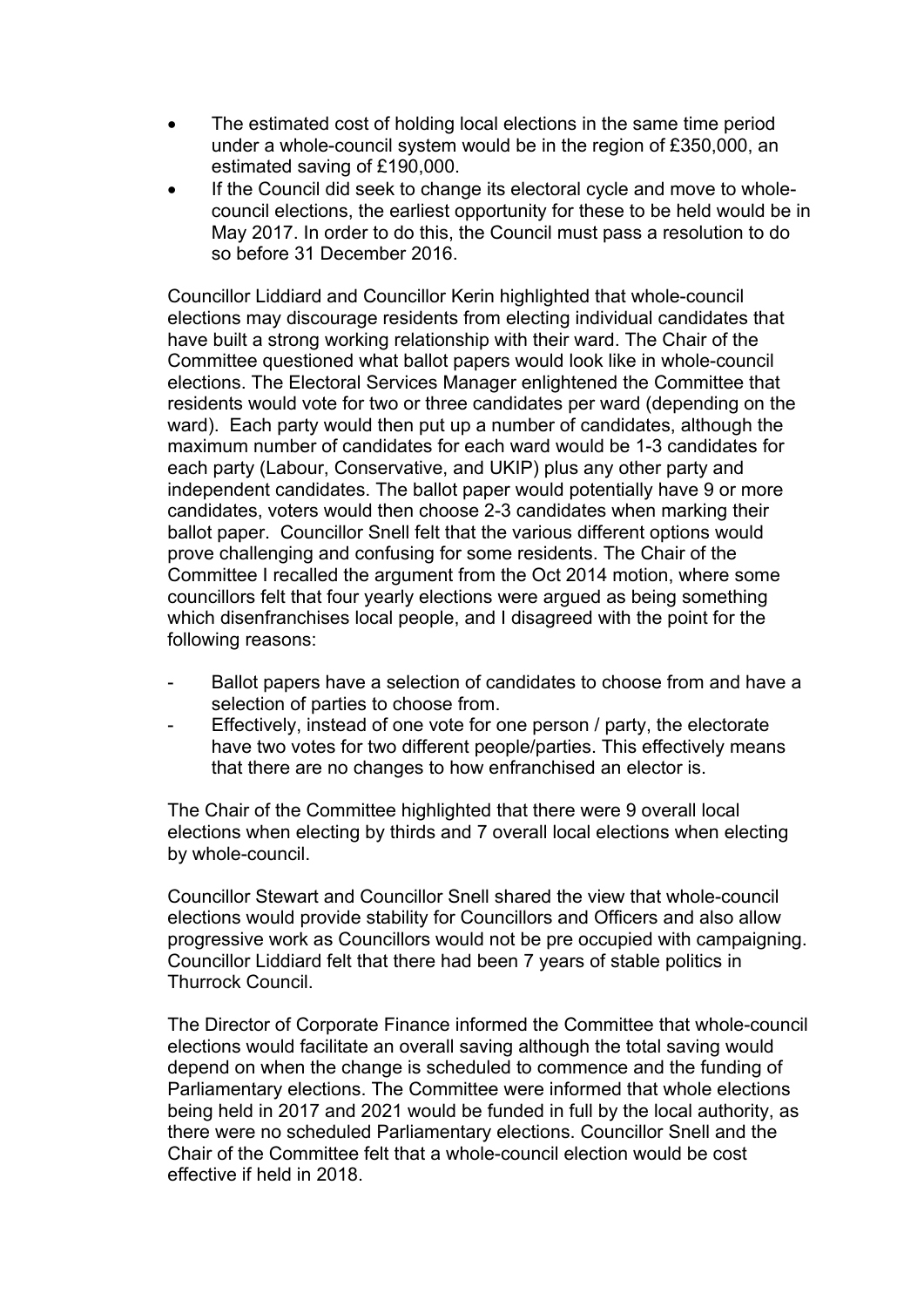The Chair of the Committee favoured whole-council elections for their consistency. It was also felt that the defined date of elections would create greater publicity which may return higher turnouts. The Chair of the Committee felt that a 4 year cycle would lead to stability with the administration, and would enable delivery of their manifestos. It was felt that the current model did not offer that opportunity. The Chair of the Committee highlighted how the existing model allowed a weighty majority-sized administration to have its majority eroded over three years, having lost the support of local people as they vote for other parties, and yet the administration continues to hold onto power. The Chair of the Committee felt that the people should decide the make-up of the council, not the councillors themselves juggling numbers about to see who could or could not form an administration it was added that this was undemocratic.

The Committee felt that all stakeholders and communities were entitled to have a say on any change to the current electoral system.

Councillor Kerin questioned if the motion lost by the Chair of the Committee at Full Council on 22 October 2014 regarding investigation and implementation of whole-council elections would affect future decision making. The Monitoring Officer confirmed that the lost motion would not affect any future decisions.

Members discussed reviewing ward boundaries. The Monitoring Officer informed members that the electoral arrangements of every principal local authority in England must by law, be reviewed from time to time. These reviews were known as periodic electoral reviews (PERs). The last round of PERs commenced in 1996 and was completed in 2004. The Commission was currently not undertaking PERs but had a rolling programme of electoral reviews undertaken for a number of different reasons. It was explained further that the Commission undertake electoral reviews when the electoral variances in representation across a local authority become notable and Thurrock Council did not appear to meet this criteria. The Committee understood that the Council were not subject to a review and agreed no further action

In relation to recommendation 1.1, 3 Members voted in favour and 2 voted against, whereupon the chair declared the recommendation to be carried.

### **RESOLVED:**

- **1. Members recommended that Full Council consult further with the communities in Thurrock and potential changes to the electoral cycle of the council which could involve a move to whole-council elections every four years, rather than electing by thirds.**
- **2. Members supported the Officers report by noting that the data does not suggest the tests to instigate a boundary review have been met, and agreed not to pursue this further at this time.**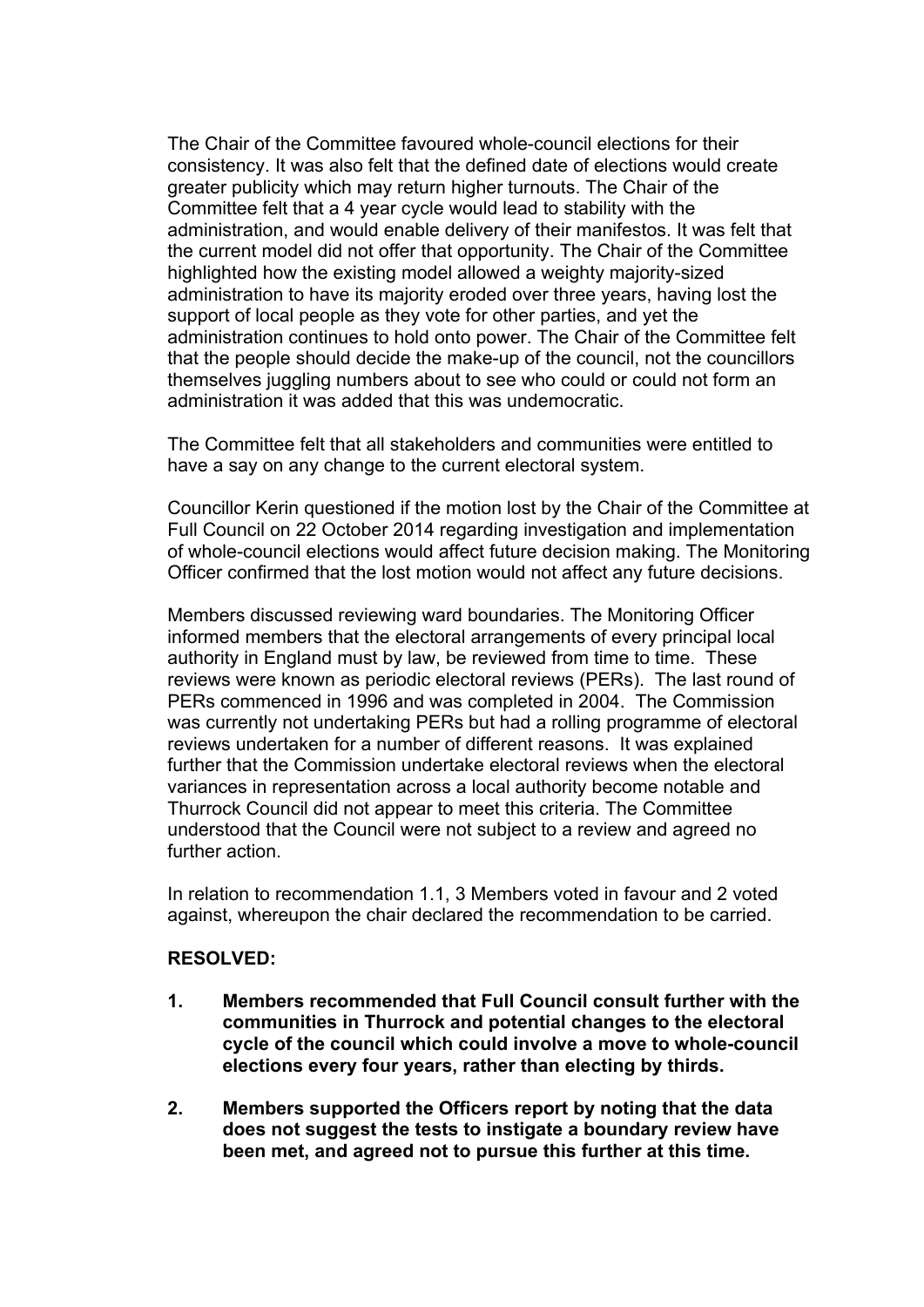## **36. Capital Budget Proposals**

The Head of Corporate Finance introduced the report to Members which set out the capital bids that were to be received and met from Council resources. It was explained that these largely represented what Officers considered to be essential to maintain current services, including limited provisions for the Thameside Complex whilst longer term plans were developed. Officers recognised the need for a longer term and aspirational programme that would both support growth throughout the borough, and ensure that the Council was able to transform itself into a more modern authority.

The Committee was informed that an extra £50,000 per annum had been set aside in the budget for the Lower Thames Crossing.

The Chair of the Committee requested that Councillors were consulted when setting the Capital Progress Plan. It was agreed by the Head of Corporate Finance that Councillor corporation would progress the plan and discard the uncertainty of Councillor requests that had been experienced in the past.

Councillor Liddiard questioned if Community Hub developments had been integrated into the Capital Progress Plan. The Head of Corporate Finance confirmed that this action had been completed.

The Committee discussed the following additional schemes - additional funding, invest to save, and Gloriana. These additional schemes were to be delegated from the Council to Cabinet for approval.

The Chair of the Committee questioned if the estimated additional schemes could be financially capped. The Head of Corporate Finance informed the Committee that Members could cap the 'invest to save' and 'additional funding' schemes by half a million each, although it was added that the caps must support the Council and would need to be agreed at Full Council. It was explained further that the Gloriana Scheme was different to the other additional schemes. The Committee were enlightened that a governance group had been created to ensure that all leaders were informed with the relevant details. Members were informed that the Gloriana Scheme would provide a return on the investment.

The Chair of the Committee requested a view of what the additional scheme targets were going to resemble in 2017/18.

### **RESOLVED:**

- **1. That Corporate Overview and Scrutiny Committee noted and commented on the bids included within this report;**
- **2. That Corporate Overview and Scrutiny Committee commented on the proposed delegations to Cabinet as set out in section 4.**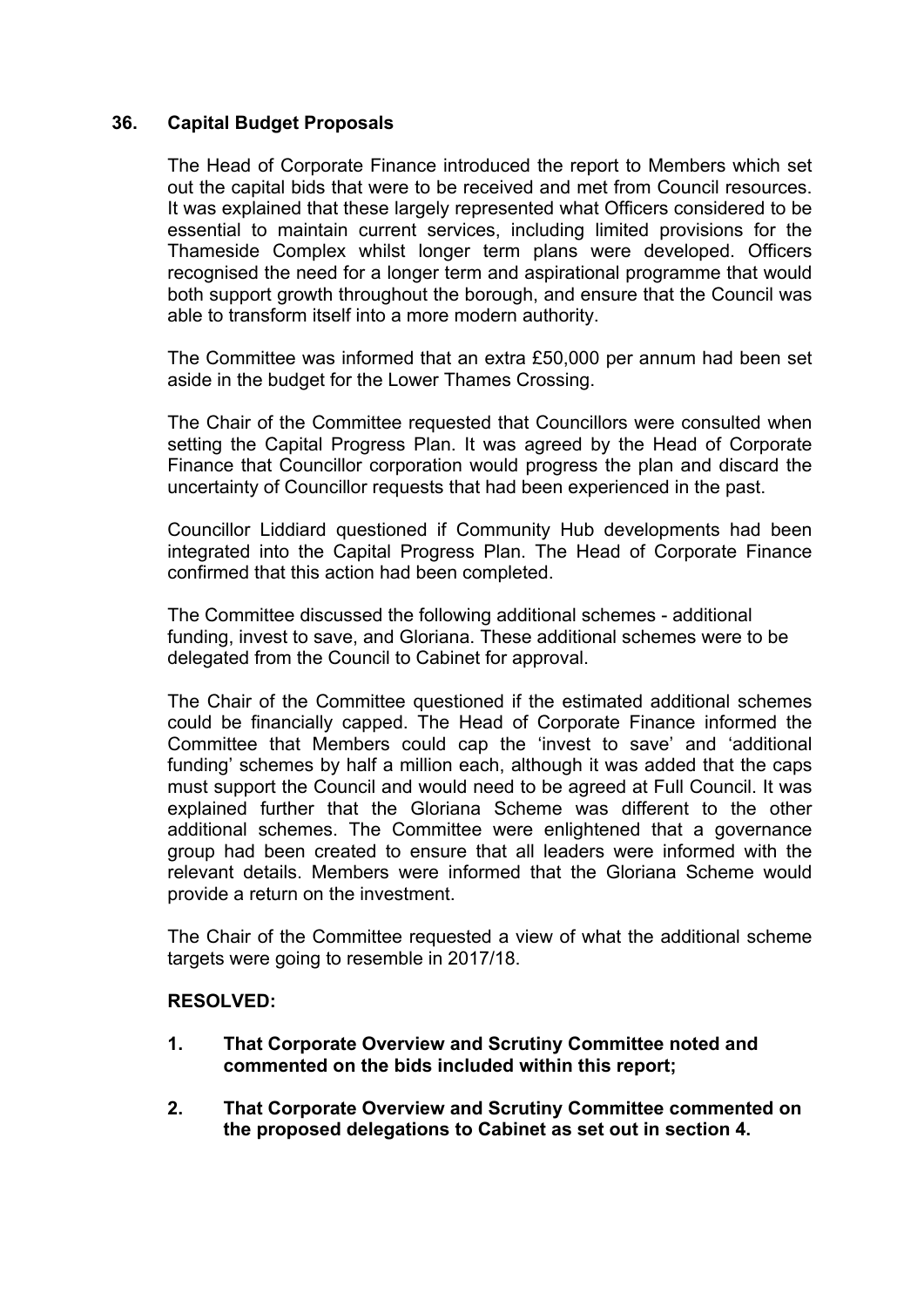- **3. The Committee have requested that a model be shaped and proposed at the forthcoming budget round of the next municipal year, regarding a potential "Cabinet Cap" on delegated decisions around the capital programme**
- **4. The Committee have requested that before the next Capital Programme is drafted in the next municipal term, that a new model of engagement is exercised, with officers shaping a set of proposals which also has input from political offices and local community groups, so to support the creation of a far more aspirational Capital Plan in the future.**

# **37. General Fund Proposed Budget**

The Head of Corporate Finance informed the Committee that there had been a number of reports considered by Cabinet throughout the municipal year on the progress to meeting the 2016/17 forecast deficit of £9.966m which was reported to Council in February 2015.

It was explained further that a referendum in Thurrock Council would be triggered if Council Tax increased by 4% or more above the authority's relevant basic amount of Council Tax for 2015/16. Due to the loss of assumed freeze grant and the Council's low budget base, a 3.99% increase was recommended as it would raise some £2.2m in 2016/17 and make some headway towards the more difficult task of balancing 2017/18 and beyond. It was explained that a 3.99% increase in Council Tax equates to £44.82 for a Band D property in Thurrock. Some 70% of properties in Thurrock are Bands A-C where the increase ranges from £29.88 - £39.84 per year or £0.57 - £0.77 per week.

All members agreed that raising Council Tax was apparent. Members understood that it was no longer possible to freeze the grant. The Committee commended Thurrock Council for maintaining Council Tax to a minimum in previous years despite budget savings.

The Head of Corporate Finance explained that Thurrock Council had one of the lowest levels of budgets in the Country for the range of services that were provided. Councillor Kerin raised concerns over those Council services that may receive further budget savings due to meeting future deficits. The Head of Corporate Finance understood members concerns and explained that the Council were taking steps towards rebuilding Thurrock Councils financial casing.

The Committee were informed that the Government's spending power calculation for all Councils with Adult Social Care responsibilities expected an increase of 3.75% representing a general Council Tax increase of 1.75% per annum, plus the additional 2% Social Care precept. Councillor Stewart questioned the difference between 3.75% and the recommended 3.99% increase in Council Tax. The Head of Corporate Finance explained that by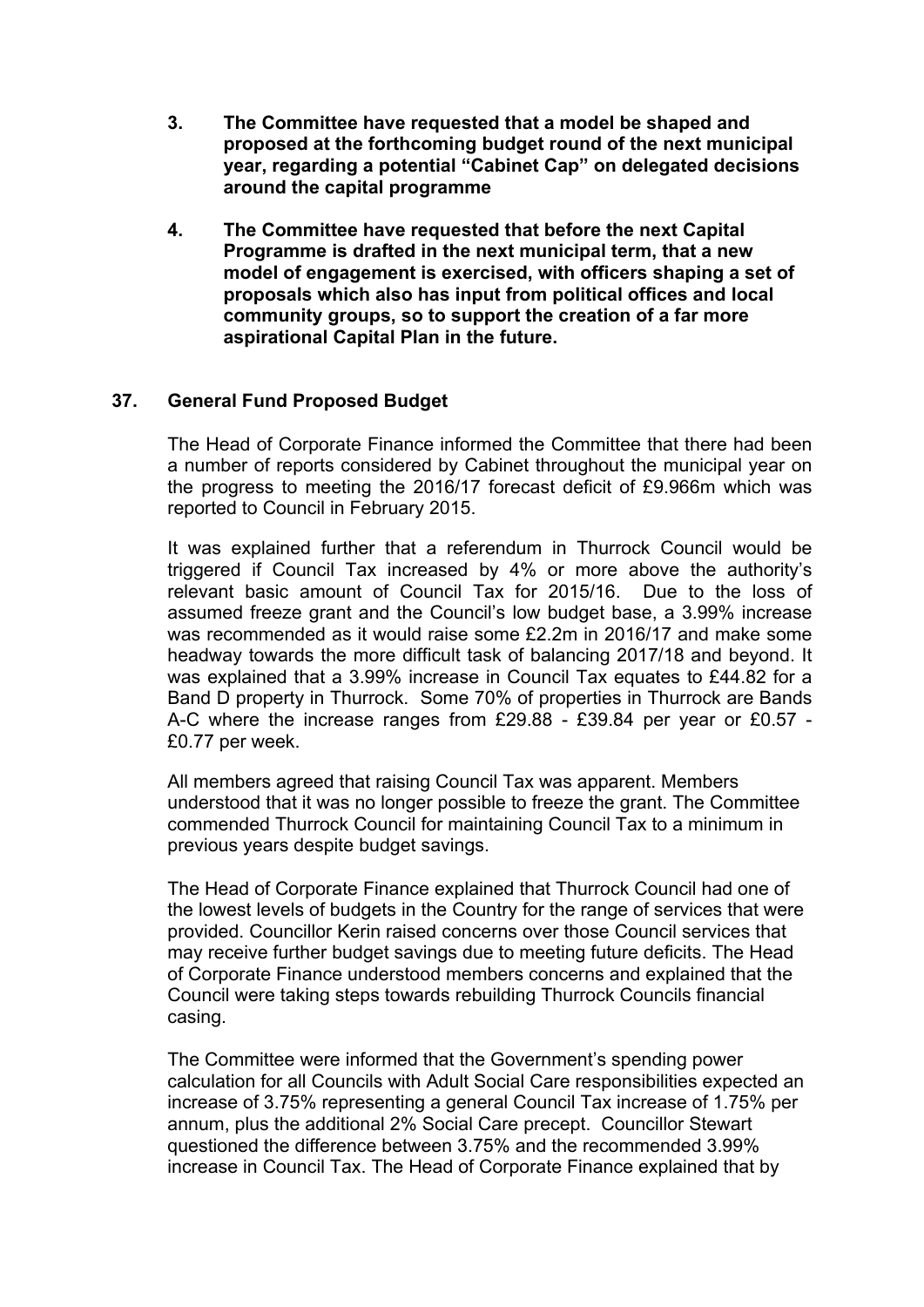raising Council Tax by an extra 0.25% this would make some headway towards the more difficult task of balancing 2017/18 and beyond.

The Head of Corporate Finance explained that when setting the Council Tax and budget, the Council had a statutory obligation to consider the Responsible Financial Officer's Section 25 Statement. The statement sets out the robustness of the budget set but also whether the S151 Officer has confidence in the future financial position of the Council. When making this judgement, the S151 Officer considers the Council's position on Council Tax, the ability to make cost saving decisions and the robustness of plans for the future. The Committee were informed that the Corporate Overview and Scrutiny Committee and the 10 February 2016 Cabinet would inform the opinion.

The Chair of the Committee asked for clarification regarding the 2% Social Care precept. The Head of Corporate Finance explained that the Social Care precept included the need to manage increasing demands for both Children's and Adults' Social Care whilst also needing to meet further pressures from the following government decisions:

- Changes to National Insurance and the introduction of the Apprentice Levy increases costs by circa £0.5m.
- The minimum wage increases had been estimated to impact Adult Social Care contract provision by £1.5m.

The Chair of the Committee requested that the Head of Corporate Finance produced a report summarising the budget review panel at the next Corporate Overview and Scrutiny Committee. The Chair requested this as he felt uneasy about defaulting to a maximum increase (without the need for a local referenda) and that there were more optimisations and efficiencies within the organisation to suggest that a 3.75% was more acceptable rate increase. Committee members argued up front for a 3.99% total rise, and therefore, the majority view of the Committee was clear.

## **RESOLVED:**

- **1. That Corporate Overview and Scrutiny Committee noted and commented on the key changes to the 2016/17 base budget;**
- **2. That Corporate Overview and Scrutiny Committee provided Cabinet with a view to the proposed 2% increase in Council Tax relating to the Social Care Precept;**
- **3. That Corporate Overview and Scrutiny Committee provided Cabinet with a view to the proposed 1.99% increase in Council Tax relating to the overall budget; and**
- **4. That Corporate Overview and Scrutiny Committee noted the comments regarding the Director of Finance and IT's Section 25 considerations as set out in section 6 of this report.**